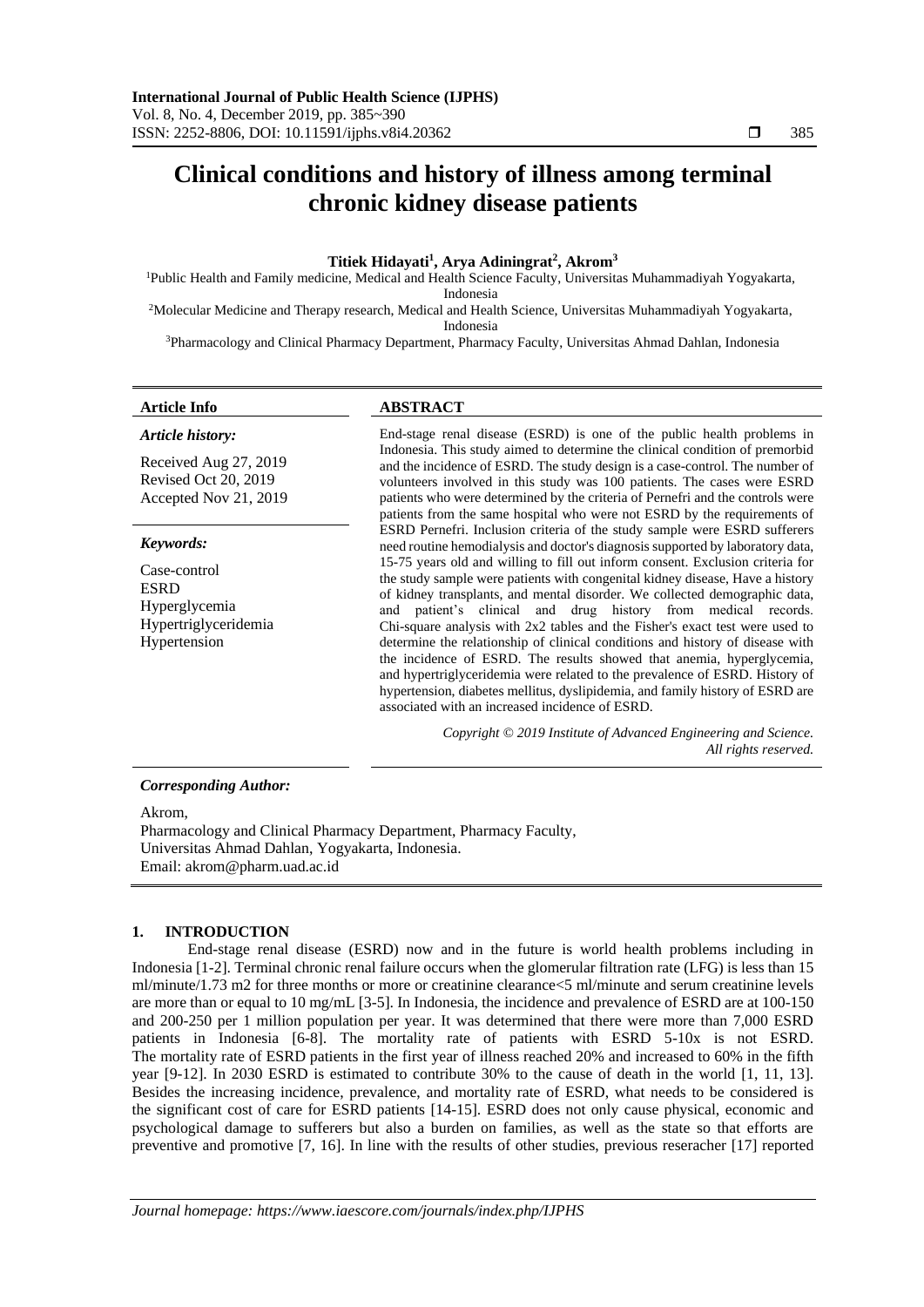that nearly 50% of ESRD patients who do hemodialysis at PKU Muhammadiyah Yogyakarta hospital have a low quality of life [14, 18].

Until now, treatment or treatment of patients with ESRD rests on two actions, namely kidney transplantation or undergoing dialysis to replace permanently damaged kidney function [19]. Both kidney transplantation and hemodialysis are actions that require high costs, and the results are not satisfactory. Due to the increasing number of ESRD sufferers in Indonesia, it is necessary to develop a preventive and promotive program in the field of nephrology. Identifying premorbid clinical risk factors and other biological factors as a basis for clinical decision making should be identified [6, 20-22]. However, not all ESRD risk factors in Indonesia have yet to be identified. Therefore this research needs to be done in Indonesia. The purpose of the study, in general, was to determine the relationship of premorbid clinical conditions with the incidence of ESRD.

## **2. RESEARCH METHOD**

## **2.1. Type and design of the study**

This study was an observational analytic study with a case-controlled design. ESRD patients as a case group, while non ESRD volunteers who are by or without smoking as a control. Data gathered at PKU Muhammadiyah Yogyakarta Hospital, Bantul public Hospital, Sleman public Hospital, and Panti Rapih Hospital in Special Region of Yogyakarta (SRY).

## **2.2. Research subject**

The population was patients diagnosed with terminal chronic renal failure for no more than three months, with diagnostic criteria namely creatinine clearance<5ml/minute or blood serum creatinine level greater or equal to 10 mg/dl which can be known from medical records and requires continuous hemodialysis. Inclusion criteria for research subjects: Indonesians (Javanese, Sundanese, Malay); ages 15-65 years old; willing to participate in research by filling out and signing the agreement and cooperative statement sheets; and new ESRD patients namely establishing a diagnosis of ESRD in patients with or less than three months. Research subjects who have been selected through inclusion criteria will be excluded from the study subjects if: have congenital kidney disease, kidney transplant history, mental illness. The minimum number of samples needed for the case is 44 people. With a comparison of between cases and control is 1:2, the number of controls group is 88 patients. The minimum number of research subjects is 132 people. Sampling is done by consecutive random sampling.

## **2.3. Tools and materials**.

The tools and materials in this study include equipment for primary data collection (questionnaires), secondary data collection forms, chemicals, and glassware.

## **2.4. Operational variables and definitions of research**

Independent variables were gender, body weight (BW), age and smoking activity as well as blood cotinine levels. The dependent variable is ESRD. Terminal chronic kidney disease is a persistent (more than three months) kidney function disorder and requires a kidney transplant or routine dialysis to replace kidney function; kidney abnormalities are measured by a decrease in GFR<5 ml/minute or serum creatinine levels greater than or equal to 10 mg/dL. YES if the respondent meets laboratory criteria or requires a kidney transplant or undergoes hemodialysis. NO, if the respondent does not meet laboratory criteria or needs a kidney transplant or undergoing hemodialysis.

## **2.5. Collection data procedure**

Measuring instruments used in this study include (i) Questionnaire, used to obtain primary data demographic characteristics and smoking habits of respondents. (ii) The data collection form is used to collect secondary data taken from medical record books or patient status which include name, age, gender, previous pain and medication diagnosis data, laboratory data and patient clinical manifestations.

## **2.6. Operational limitations**

In general, data collection in this study was carried out by interviews, observation, and direct measurements. Primary data about ESRD pain history and smoking history were collected by structured interviews with guided questionnaires. Original data about the characteristics and clinical manifestations of the subject is obtained by direct measurement. Secondary data on demographic characteristics and pain history and treatment of research subjects were taken from medical records and supplemented by interviews with assisted forms of data collection and questionnaires.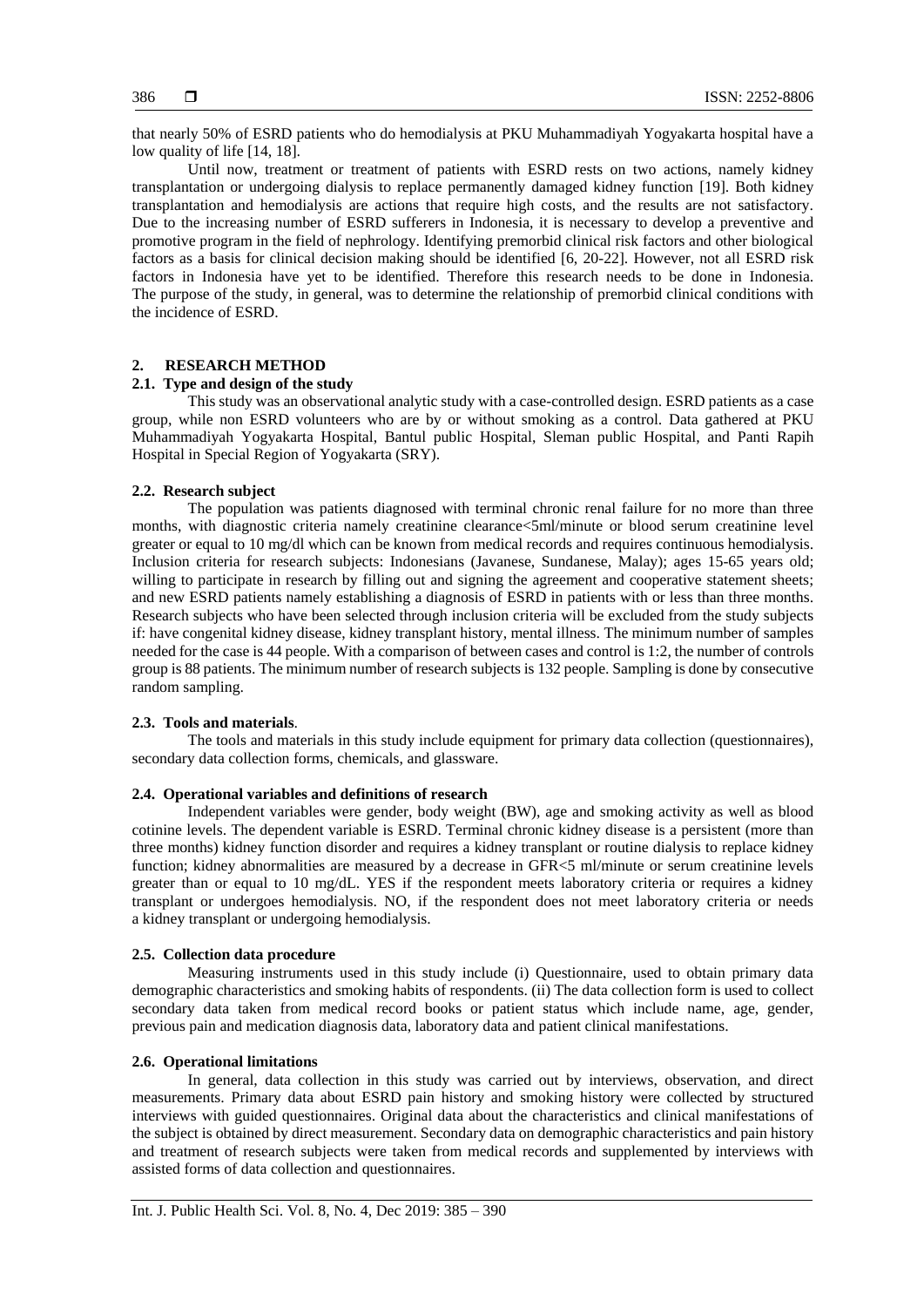The implementation phase includes activities in the field as well as in the laboratory as follows: (i) Primary data collection in the sample by interview using a questionnaire provides for the identity of the respondent, socio-economic, smoking behavior, disease data obtained from the patient's medical record and other related data with research variables. Subjects/volunteers who have fasted 8-12 hours measured blood pressure, waist circumference, body weight, and height for the determination of body mass index (BMI). Prospective subjects who met the inclusion criteria have explained the purpose of the study and were asked to fill out an informed consent sheet as proof of the participation of the subjects in the research and fill out the questionnaire. The case/control subjects were taken for 5 ml of blood from the anterior cubital median vein. 3 ml of blood was centrifuged at 3000 g for 15 minutes. The serum is used to examine creatinine, BUN, random blood glucose, triglyceride, cholesterol levels, and other examinations. Examination of creatinine and laboratory levels was carried out by the spectrophotometer method, as was done by previous researchers [23].

#### **2.7. Data analysis**

Chi-square analysis with  $2x2$  or  $3x2$  tables with Fisher's exact test was used to assess the relationship of clinical or biological conditions and illness history to the incidence of ESRD.

#### **2.8. Research ethics**

Because it involves human respondents, it explained to all prospective respondents about the purpose and objectives of the research, the benefits and expected uses and the consequences of the respondent (informed consent), in addition to the management of ethical clearance (No KEPK/847/EC).

## **3. RESULTS AND DISCUSSIONS**

#### **3.1. Overview of respondents**

The research subjects consisted of 53 ESRD patients as the cases and 106 non ESRD patients as the controls, originating from 4 hospitals in Special Region of Yogyakarta (SRY), namely PKU Muhammadiyah Yogyakarta private Hospital, Sleman regional public Hospital, and Bantul regional public Hospital. The demographic conditions of research subjects according to age group, sex, type of work, and level of education as well as those responsible for medical expenses are presented in Table 1.

| No             | Respondents characteristics |                                          | Respondent status |                    | Total        | P          |           |       |
|----------------|-----------------------------|------------------------------------------|-------------------|--------------------|--------------|------------|-----------|-------|
|                |                             |                                          | Cases (CKD)       | Control            |              |            |           |       |
|                |                             | PKU Yogyakarta hospital                  | 19 (33.3%)        | 38 (66.7%)         | 57 (100%)    |            |           |       |
| $\mathbf{1}$   |                             | <b>PKU</b> Gamping hospital              | $6(33.3\%)$       | $12(66.7\%)$       | 18 (100%)    |            |           |       |
|                | Hospital                    | Bantul regional hospital                 | 25 (33.3%)        | 50 (66.7%)         | 75 (100%)    | 1          |           |       |
|                |                             | Sleman regional hospital                 | $3(33.3\%)$       | $6(66.7\%)$        | $9(100\%)$   |            |           |       |
| $\overline{c}$ | Sex                         | Male                                     | 35 (33.3%)        | 70 (66.7%)         | $105(100\%)$ | 0.568      |           |       |
|                |                             | Female                                   | 18 (33.3%)        | 36 (66.7%)         | 54 (100%)    |            |           |       |
|                |                             | $16-30$ year                             | $5(31.2\%)$       | $11(68.8\%)$       | $16(100\%)$  |            |           |       |
| 3              |                             | 31-45 year                               | 15 (33.3%)        | 30 (66.7%)         | 45 (100%)    | 0.998      |           |       |
|                | Age group                   | 46-60 year                               | 25 (33.8%)        | 49 (66.2%)         | 74 (100%)    |            |           |       |
|                |                             | $>60$ year                               | $8(33.3\%)$       | 16(66.7%)          | 24 (100%)    |            |           |       |
|                |                             | No                                       | 3(21.4%)          | $11(78.6\%)$       | 14 (100%)    |            |           |       |
|                |                             | elementary                               | $14(28.0\%)$      | 36 (72.0%)         | 50 (100%)    |            |           |       |
| 4              | Education                   |                                          |                   | Yunior high school | $5(21.7\%)$  | 18 (78.3%) | 23 (100%) | 0.267 |
|                |                             | Senior high school                       | 21 (44.7%)        | 26 (55.3%)         | 47 (100%)    |            |           |       |
|                |                             | University                               | 10 (33.3%)        | $15(66.7\%)$       | $9(100\%)$   |            |           |       |
|                |                             | Military, police or Government employees | 13 (52.0%)        | 12 (48%)           | 25 (100%)    |            |           |       |
| 5              | Job                         | Private and self-employed                | $9(36.0\%)$       | $16(64.0\%)$       | 25 (100%)    | 0.085      |           |       |
|                |                             | Farmers, laborers, and artisans          | 15 (23.8%)        | 48 (76.2%)         | 63 (100%)    |            |           |       |
|                |                             | No job                                   | 16 (34.8%)        | $30(65.2\%)$       | 46 (100%)    |            |           |       |
|                |                             | N <sub>0</sub>                           | $1(5.3\%)$        | 18 (94.7%)         | 19 (100%)    |            |           |       |
| 6              | Assurance                   | Private health Assurance                 | 19 (54.3%)        | 16(45.7%)          | 35 (100%)    | 0.001      |           |       |
|                |                             | Public health assurance                  | 33 (31.4%)        | 72 (68.6%)         | 105 (100%)   |            |           |       |
| 7              | Marital                     | Yes                                      | 52 (33.5%)        | 103(66.5%)         | 155 (100%)   | 0.593      |           |       |
|                | status                      | No                                       | $1(25.0\%)$       | $3(75.0\%)$        | $4(100\%)$   |            |           |       |

| Table 1. The demographic characteristics of ESRD patients in the Special Region of Yogyakarta. |  |
|------------------------------------------------------------------------------------------------|--|
|                                                                                                |  |

Most of the research subjects were between 46-60 years old (50.3%), followed by the general group 31-45 years (27%). >60 years (18.2%) and 16-30 years (7.4%). The difference in the distribution of research subjects based on age groups between ESRD patients and not ESRD was not different (p>0.05).

*Clinical conditions and history of illness among terminal chronic kidney disease patients… (Titiek Hidayati)*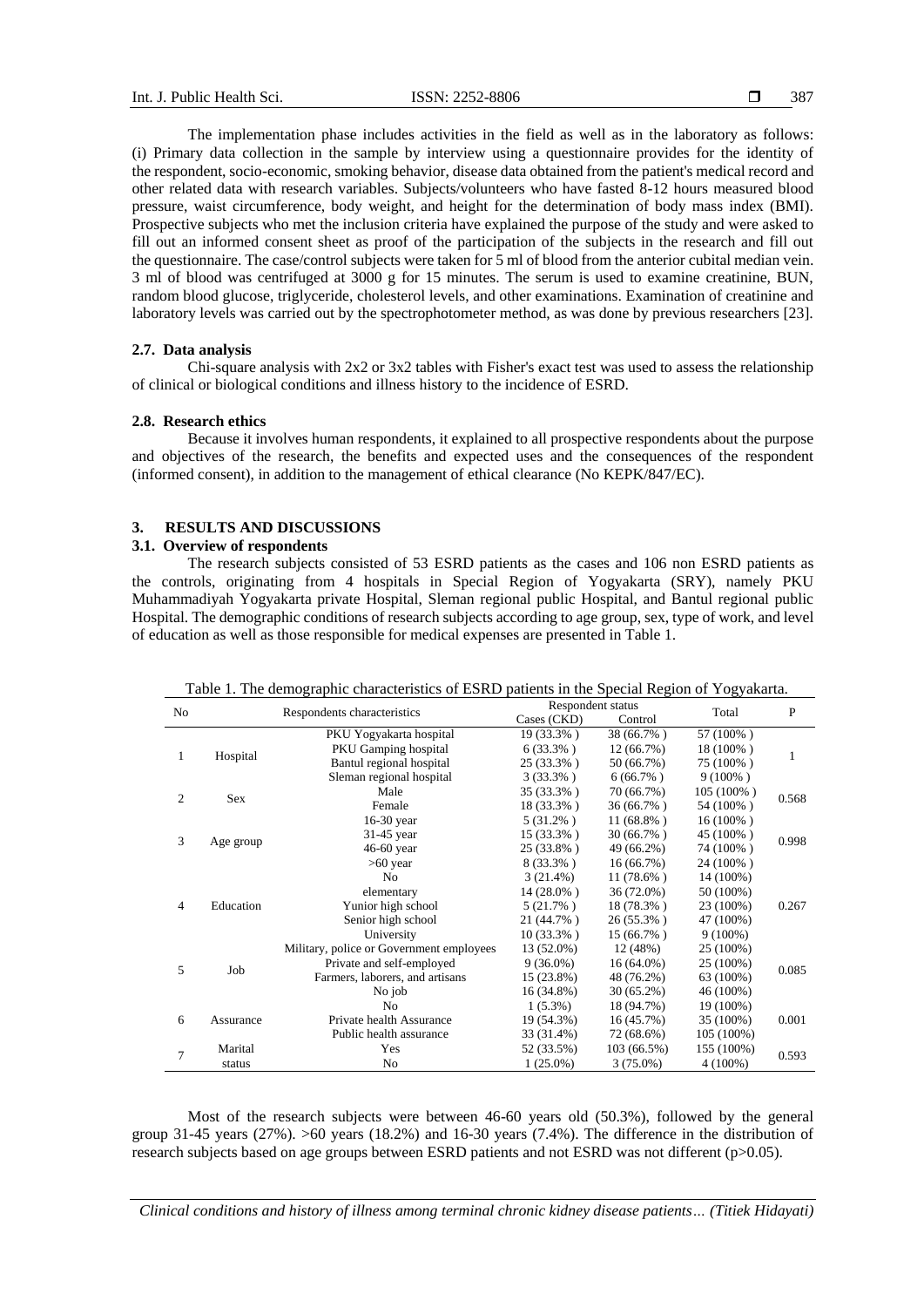## **3.2. Overview of respondents' clinical conditions**

An overview of clinical and laboratory conditions is presented in Table 2. The table shows that the average Hb, erythrocytes, leukocytes, and hematocrit levels of the ESRD group were lower than the control group (p<0.05). Blood glucose, urea, and creatinine levels in the ESRD group were higher than the control group ( $p<0.05$ ). Anemia is one of the distinguishing factors in handling ESRD patients [24].

| Table 2. Clinical and laboratory conditions of ESRD patients |  |
|--------------------------------------------------------------|--|
|--------------------------------------------------------------|--|

| N <sub>0</sub> | Respondents characteristic       | Cases              | Control            | p        |
|----------------|----------------------------------|--------------------|--------------------|----------|
|                | Age                              | $48.34 \pm 11.15$  | $48.18 \pm 11.32$  | 0.962    |
| $\overline{c}$ | Body weight                      | $57.23 \pm 8.06$   | $57.62 \pm 9.01$   | 0.787    |
| 3              | <b>BMI</b>                       | $22.21 + 2.79$     | $22.33 + 3.27$     | 0.809    |
| 4              | H <sub>b</sub> level             | $8.24 \pm 1.46$    | $12.93 \pm 1.81$   | $0.000*$ |
| 5              | Eritrocytes                      | $2.89 \pm 0.56$    | $4.58 + 0.58$      | $0.000*$ |
| 6              | Leucocytes                       | $7.08 \pm 2.06$    | $9.24 \pm 3.21$    | $0.000*$ |
| 7              | Thrombocytes                     | $242.26 \pm 65.23$ | $249.33 + 68.17$   | 0.533    |
| 8              | Haematocrit                      | $23.54 \pm 2.90$   | $38.73 + 5.62$     | $0.000*$ |
| 9              | Blood glucose ad random (RBG)    | 120.87+23.22       | $107.72 + 13.87$   | $0.000*$ |
| 10             | hypertriglyseridemia             | $118.46 \pm 56.18$ | $115.63 \pm 38.18$ | 0.742    |
| 11             | Ureum level                      | 155.76±42.81       | $21.65 \pm 7.82$   | $0.000*$ |
| 12             | Creatinine level                 | $8.83 \pm 2.97$    | $0.75 \pm 0.24$    | $0.000*$ |
| 13             | Glomerular filtration rate (GFR) | $5.81 \pm 2.97$    | $104.89 \pm 20.05$ | $0.000*$ |

Note:\*=p<0.05

## **3.3. Bivariate analysis of clinical and biological conditions with ESRD events**

The relationship of the biological and clinical characteristics of respondents with the incidence of ESRD is presented in Table 3. This table reveals that the incidence of ESRD is related to clinical conditions. Anemia is related to the incidence of ESRD Anemic conditions (Hb<12 mg%) have a 37x ESRD risk compared to not anemic. RBG status>120 mg/ml increases the risk of ESRD 2.79x ( $p$ <0.05). The condition of hypertriglyceridemia (TG level>200 mg/dl) increases the risk of ESRD 5.42x. The body mass index is not related to the incidence of ESRD. The results of the study are in line with other studies [23, 25].

Table 3. Relationship between the clinical characteristic (BMI, haemoglobin, RBG, and triglycerides) with  $ECDD$  events

| WILLI LOIND CVEIILS             |            |              |              |             |                     |       |
|---------------------------------|------------|--------------|--------------|-------------|---------------------|-------|
| Clinical biology characteristic |            | Cases        | controlled   | Total       | OR: CI:95%          | P     |
|                                 | Lean       | 6(31.6%)     | 13(68.4%)    | $19(100\%)$ |                     | 0.856 |
| <b>BMI</b> classification       | Normal     | 37(35.6%)    | $67(64.4\%)$ | 104(100%)   | $0.84$ $(.29-2.38)$ | 0.737 |
|                                 | Fat        | 6(28.6%)     | $15(71.4\%)$ | $21(100\%)$ | $1.15(.29-4.47)$    | 0.836 |
|                                 | Obesity    | 4(26.7%)     | $11(73.3\%)$ | $15(100\%)$ | $1.27(.28-5.68)$    | 0.755 |
| H <sub>b</sub> level            | < 12       | 51(54.3%)    | 43(45.7%)    | 94(100%)    |                     |       |
|                                 | $>=12$     | $2(3.1\%)$   | 63(96.9%)    | $65(100\%)$ | 37 (8.63-161.68)    | 0.000 |
| <b>RBG</b>                      | >120       | $21(51.2\%)$ | $20(48.8\%)$ | $41(100\%)$ |                     | 0.005 |
|                                 | $\leq 120$ | 32(27.4%)    | 85 (72.6%)   | 117(100%)   | 2.79 (1.337-5.817)  |       |
|                                 | >200       | $5(71.4\%)$  | 2(28.6%)     | $7(100\%)$  |                     |       |
| Hypertrilgeridemia              | $\leq=200$ | 48(31.6%)    | 104(68.4%)   | 152(100%)   | 5.42 (1.014-8.922)  | 0.042 |

#### **3.4. Bivariate analysis relationship between respondent's history and ESRD events**

Pre-morbid conditions that increase the risk of ESRD events are presented in Table 4. The results of the study showed that some history of the disease was related to the incidence of ESRD. History of DM, hypertension, hypercholesterolemia has been shown to increase the incidence of ESRD. The family history of the ESRD is also related to the prevalence of ESRD. Opportunities for ESRD events in respondents with a history of DM 34x than without a history of DM. Opportunities for ESRD events in respondents with a history of hypertension 8x than respondents did not have a history of hypertension. Family history of ESRD pain is 8.6 times more than families without a history of ESRD. The results of the study are in accordance with the results of previous studies [1, 26], except obesity. Diabetes mellitus (DM), hypertension (HTN), obesity and cardiovascular disease have attributed to the rapid rise in the incidence of CKD in most parts of the world, especially in developing countries [1].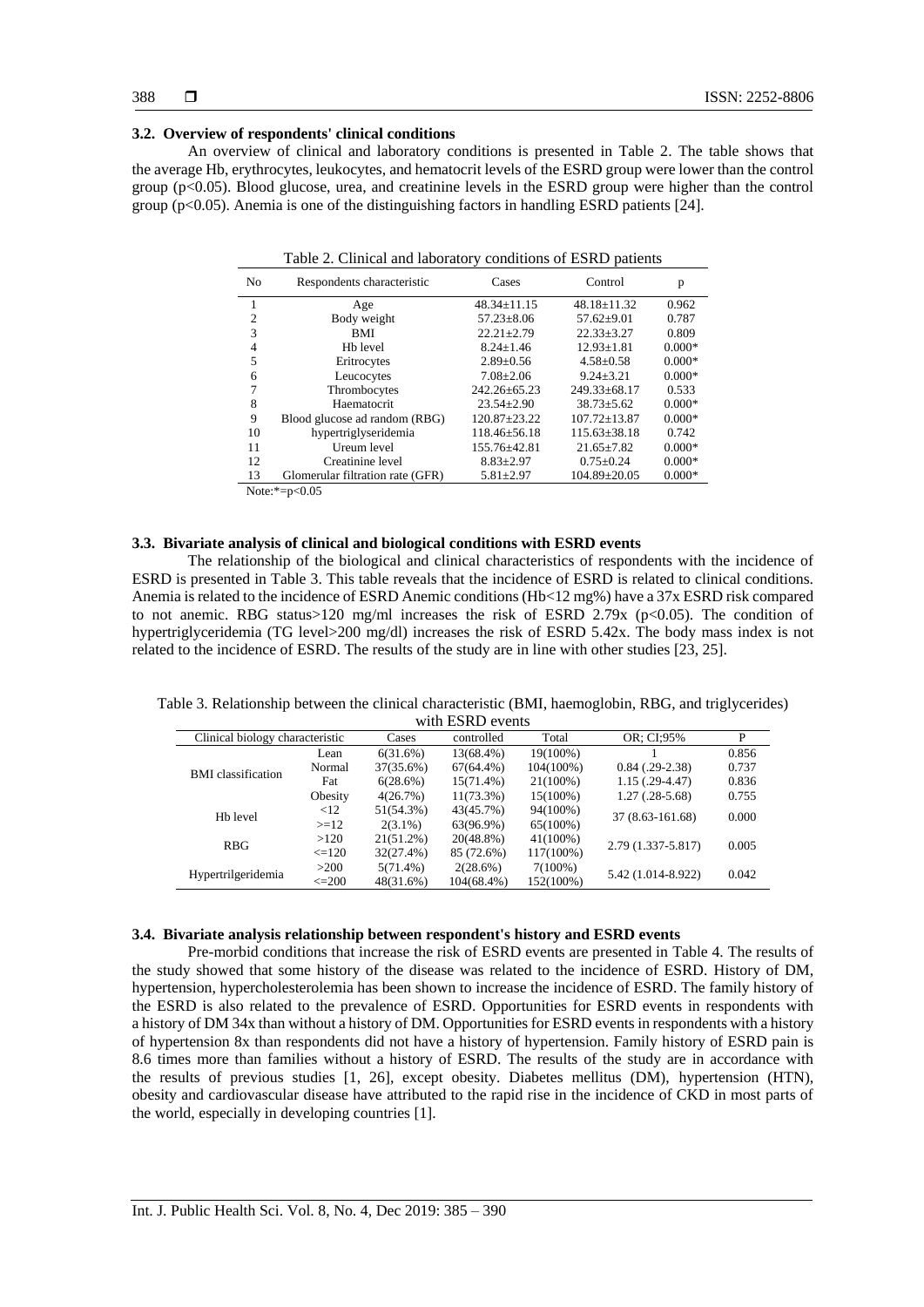Table 4. Relationship of previous illness history with ESRD events in respondents

| Illness history      |       | Cases        | controlled  | Total      | OR. CI 95%        |       |
|----------------------|-------|--------------|-------------|------------|-------------------|-------|
| DM                   | Yes   | 21 (91.3%)   | 2(8.7%)     | 23 (100%)  | 34 (7.58–153.48)  | 0.000 |
|                      | no    | 32 (23.5%)   | 104 (76.5%) | 136(100%)  |                   |       |
| Hypertension         | Yes   | 37(62.7%)    | 22(37.3%)   | 59 (100%)  | $8(4.17-18.71)$   | 0.000 |
|                      | no    | $16(16.0\%)$ | 84(84.0%)   | 100 (100%) |                   |       |
| Hipercholesterolemia | Ya    | 18(58%)      | 13(42%)     | 31(100)    | $3(1.6 - 8.29)$   | 0.001 |
|                      | Tidak | 35(27%)      | 93(73%)     | 128(100%)  |                   |       |
| ESRD in family       | Yes   | $4(80\%)$    | $1(20\%)$   | $5(100\%)$ | $8(0.93 - 78.71)$ | 0.043 |
|                      | No    | 49(31.8%)    | 105(68.2%)  | 154 (100%) |                   |       |

## **4. CONCLUSION**

The clinical conditions of hyperglycemia, hypertriglyceridemia, and anemia are associated with the incidence of ESRD. History of diabetes, hypercholesterolemia, hypertension, and family history with ESRD are also related to the prevalence of ESRD.

#### **ACKNOWLEDGEMENTS**

Thank you to UMY that provided research funding through a multidisciplinary research grant at Research Institute and community service.

## **REFERENCES**

- [1] Epidemiology of Chronic Kidney Disease in Pakistan: A Global and Regional Perspective, *Saudi J Kidney Dis Transpl* 2018;29(6):1441-1451 © Saudi Center for Organ Transplantation, 2018.
- [2] Mihardja L, Delima D, Massie RGA, Karyana M, Nugroho P, Yunir E. 2018. Prevalence of kidney dysfunction in diabetes mellitus and associated risk factors among productive age Indonesian. *J Diabetes Metab Disord*. Mar 27;17(1):53-61. doi: 10.1007/s40200-018-0338-6, 2018.
- [3] Fox, C.S., Gona, P., Larson, M.G., Selhub,J., Tofler, G., A Multi-Marker Approach to Predict Incident CKD and Microalbuminuria, *J Am Soc Nephrol,* 21: 2143–2149, 2010.
- [4] Rhee CM, and Kovesdy CP. Epidemiology: Spotlight on CKD deaths—increasing mortality worldwide. *Nat Rev Nephrol*. 2015 Apr;11(4):199-200. doi: 10.1038/nrneph.2015.25. Epub 2015 Mar 3, 2015.
- [5] Schoolwerth, A.C., Engelgau, M.M., Hostetter, T.H., Rufo, K.H., McClelan, W.M., Chronic kidney disease a publik health problem that needs a public health action plan, Prevention Chronic Disease, 3(2):1-5, 2006.
- [6] Prodjosudjadi. W., Incidence, Prevalence, Treatment and Cost of End-Stage Renal Disease In Indonesia, *Ethn Dis*. ;16[suppl 2]:S2-14–S2-16), 2006.
- [7] Bakri, S., Early detection and efforts to prevent progression in chronic kidney failure, *Jurnal Medika Nusantara*, 26(3):36-39, 2005.
- [8] Trihono PP, Rhodia L, Karyanti MR, Kidney Disease Profiles Among Adolescents In Indonesia. *Acta Med Indonesia*. 2018 Oct;50(4):283-290, 2018.
- [9] Landray, M.J., Emberson, J.R., Blackwell, L., Dasgupta, T., Zakeri, R., Morgan, M.D., Prediction of ESRD and death among people with CKD the chronic renal impairment in Birmingham (CRIB) prospective cohort study, *American Journal of Kidney Disease*, 56,6, 1082 -94, 2010.
- [10] Dalrymple, LS. and Go, AS., Epidemiology of acute infections among patients with chronic kidney disease, *J. American society of nephrology*, 2008.
- [11] Go, A., Yang, J., Ackersen, L.M., Lepper, K., Robbins, B.M., Hemoglobin level, chronic kidney disease and the risk of death and hospitalization in adults with chronic heart failure, circulation, 113, 2713 – 2723, 2006.
- [12] Kuo, H.W., Tsai, S.S., Tiao, M.M., Yang, C.Y., Epidemiological features of CKD in Taiwan, *Am J Kidney* Dis, 49:46-55, 2007.
- [13] Stevens, L.A., Coresh, J., Greene, T., Levey, A.S., Assesing kidney function-measured and estimated glomerular filtration rate, *NEJM*, 354:2473-83
- [14] Cohen, SD., Patel, SS., Khetpal, P. Peterson, RA., Kimmel, PL., Pain, sleep disturbance, and quality of life in patients with chronic kidney disease, *Clin J Am Soc nephrol* 2: 919-925, 2007.
- [15] Ozieh MN, Bishu KG, Dismuke CE, Egede LE. Trends in healthcare expenditure in United States adults with chronic kidney disease: 2002-2011. *BMC Health Serv Res*. 2017 May 22;17(1):368. doi: 10.1186/s12913-017-2303-3, 2017.
- [16] Dodd R, Palagyi A, Guild L, Jha V, Jan S. 2018. The impact of out-of-pocket costs on treatment commencement and adherence in chronic kidney disease: a systematic review. *Health Policy Plan*. Nov 1;33(9):1047-1054. doi: 10.1093/heapol/czy081, 2018.

*Clinical conditions and history of illness among terminal chronic kidney disease patients… (Titiek Hidayati)*